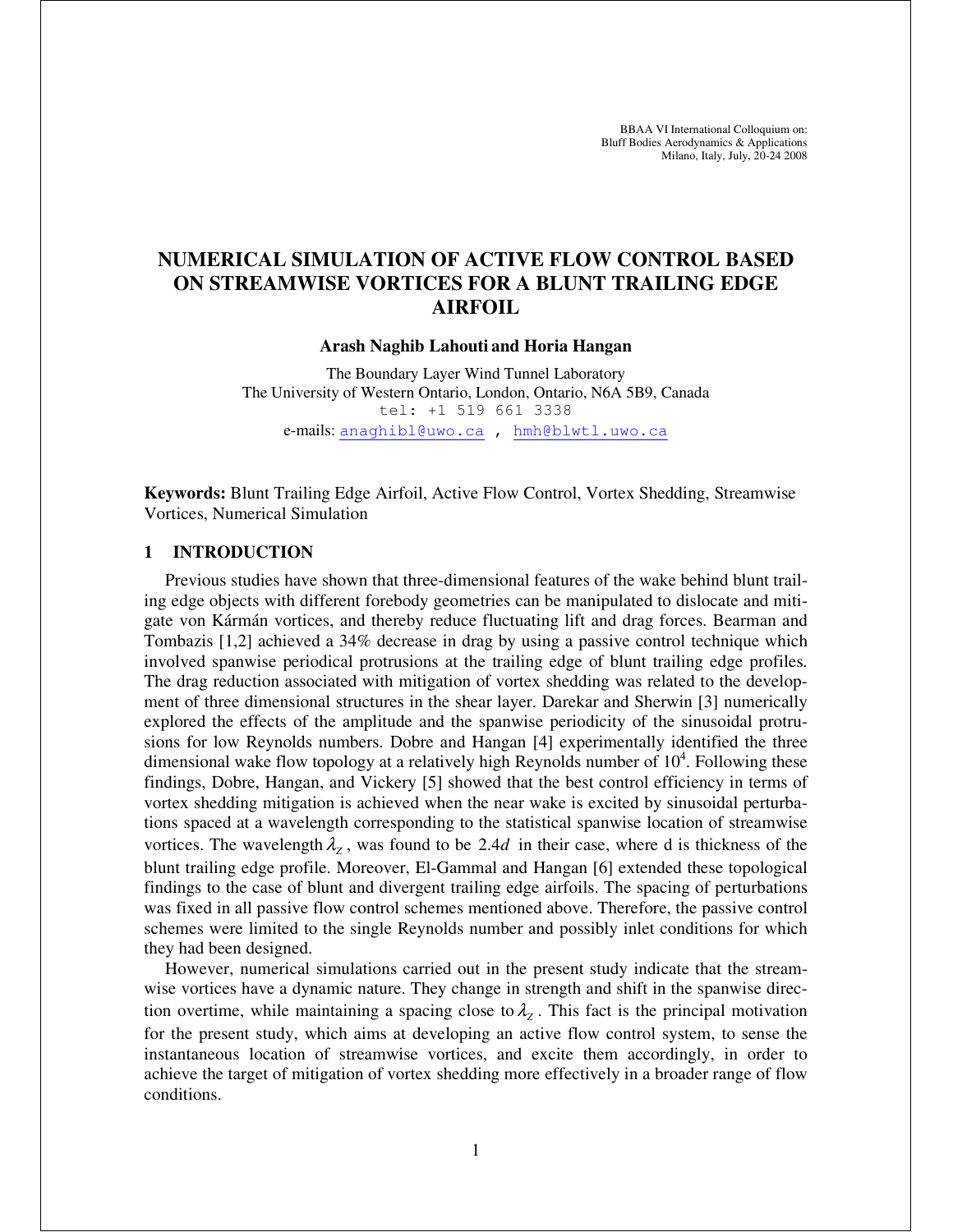## **2 BASELINE GEOMETRY**

The baseline geometry over which active flow control is simulated is similar to the one used by Tombazis and Bearman in [7]. It is a flat plate airfoil consisting of an elliptical nose, followed by a rectangular section (Fig. 1). This geometric configuration is popular in the wake control literature, because it provides the desired upstream boundary layer velocity profile at the trailing edge, without the uncontrollable effects of forced separation-reattachment associated with sharp leading edge corners. The geometric model has a span of 457.2mm, a chord of 321.5mm, a semi-major axis length of 65.5mm for the elliptical section, and a total thickness of 29.4mm. These dimensions are selected in accordance with the requirements of future wind tunnel tests, and to facilitate comparison of the results with the experimental data obtained by Doddipatla et al. [8].





#### **3 WAKE CHARACTERISTICS**

Results of numerical simulations of turbulent flow around the baseline geometry indicate existence of a von Kármán vortex street in the wake (Fig. 2). For a freestream velocity of  $U_{\infty} = 10m/s$ , which corresponds to a Reynolds number of  $2 \times 10^{4}$  based on airfoil thickness, vortex shedding Strouhal number is 0.215.

Three dimensional numerical simulations are carried out to investigate the three dimensional wake vortex interactions. The solution domain extends 6 chord lengths behind, 2 chord lengths in front, and 2 chord lengths from the upper and lower surfaces of the airfoil. The domain is descretized using a combination of a structured, boundary layer type grid in the vicinity of the airfoil, and an unstructured grid in the surrounding areas, with a total of 1.05 million cells. Results of the simulations indicate that formation of the von Kármán vortex street is accompanied counter rotating streamwise vortices, also known as ribs. (Fig. 3). A study of the effect of the streamwise vortices on spanwise pressure and vorticity distributions (Fig. 4) reveals that the streamwise vortices occur periodically in the spanwise direction, with an average instantaneous wavelength of  $\lambda_z = 2.14d$ , which is close to the wavelength of three dimensional wake instabilities reported in the previously mentioned studies.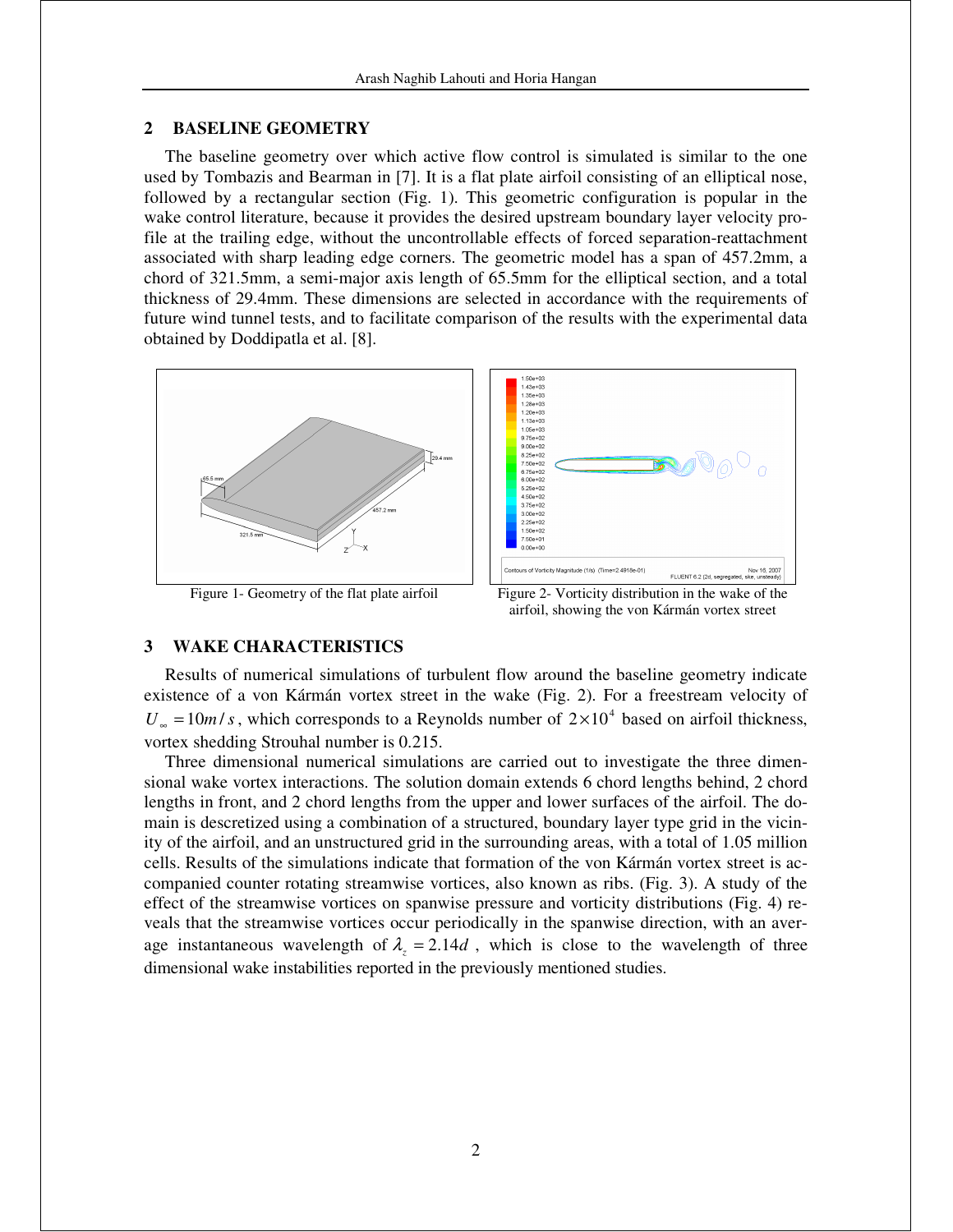



Figure 3- Isosurfaces of streamwise vorticity, showing counter rotating vortices (blue:  $\omega_x = -20$ , red:  $\omega_x = 20$ )

 Figure 4- Spanwise distribution of static pressure and streamwise vorticity at a distance of 1d from the trailing edge

## **4 THE ACTIVE FLOW CONTROL MECHANISM**

Based on these observations, an active flow control system consisting of a series of injection holes is designed. By injecting a secondary flow at the desired locations at the trailing edge of the airfoil, the control system produces vorticity that can amplify the streamwise vortices, and therefore disorganize and attenuate the von Kármán vortex street. The system consists of 5 rows of injection holes, each having 17 injection holes spaced at a distance of  $0.1\lambda$ <sub>z</sub>, covering a total spanwise domain equal to 1.6 $\lambda$ , (Fig. 5). The upper and lower rows are placed as close as possible to the upper and lower corners of the trailing edge where vortices originate, in order to attain maximum control efficiency. Placing the injection holes closer to the corners results in a design that will be difficult to implement in practice, considering manufacturing restrictions.

To make the control system even more efficient and independent of external sources of energy, the idea of conveying the high pressure air from the high pressure area at the nose stagnation region, to the injection holes located at the relatively low pressure area of the trailing edge, is studied. Numerical simulations have been conducted to determine the amount of mass flow rate available for injection by such a design (Fig. 6). The resulting mass flow rates determine the available control budget, if no external source of controlling flow is to be used.



at the trailing edge

channel extending from the nose to the injection holes

Following the determination of the flow rates available for injection, the numerical simulations are extended to investigate three dimensional features of wake vortices in presence of